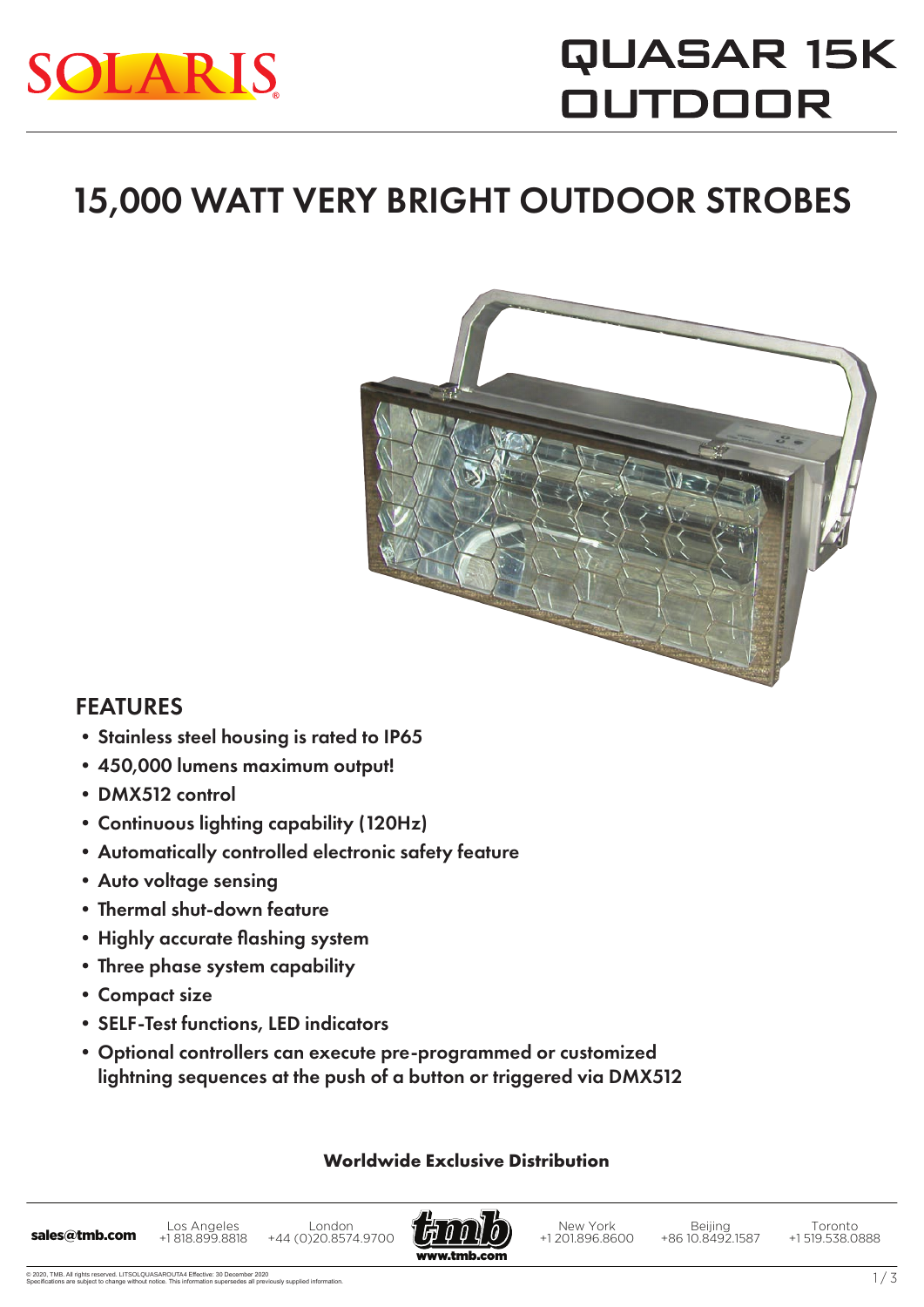

## **QUASAR 15K OUTDOOR**

| <b>Specifications</b>          |                                                          |            |                                                      |
|--------------------------------|----------------------------------------------------------|------------|------------------------------------------------------|
| Lamp                           | Maximum continuous flash discharge                       |            | 2.5 seconds                                          |
|                                | Frequency of continuous mode                             |            | 120 Hz                                               |
|                                | Flash tube type                                          |            | Proprietary Long Arc Xenon tube                      |
|                                | Colour temperature                                       |            | 5600° Kelvin                                         |
| <b>Control Parameters</b>      | Intensity control                                        |            |                                                      |
|                                | Adjustable flash frequency                               |            |                                                      |
| Electronic & Safety<br>Devices | Overheating protection                                   |            | 80°C, 110 °C, self resetting                         |
|                                | Self-test                                                |            | Preprogrammed                                        |
|                                | <b>Indicator LEDs</b>                                    |            | Red: Power<br>Yellow: Mode/Protection<br>Green: Data |
| <b>Control System</b>          | Digital display and pushbutton programming of parameters |            |                                                      |
|                                | Number of channels                                       |            | 2                                                    |
|                                | Connection type                                          |            | <b>Terminal block</b>                                |
|                                | <b>Supported Protocols</b>                               |            | <b>DMX512</b>                                        |
| Power Supply                   | Nominal mains voltage                                    |            | 190-260 VAC, 50-60 Hz                                |
|                                | Power requirement                                        |            | 20A breaker                                          |
|                                | Max. power draw                                          | Continuous | 60A                                                  |
|                                |                                                          | Turbo      | 32A                                                  |
| Fixture & Housing              | Protection from breaking flash tube                      |            | Soft spring suspension system                        |
|                                | Fixing                                                   |            | Adjustable yoke                                      |
|                                | Corrosion protection                                     |            | Stainless steel body, IP65 rating                    |
|                                | Unit Dimensions (HxWxD)                                  |            | 9.25" x 19.5" x 12.215" / 23.5 x 49.5 x 31 cm        |
|                                | Shipping Dimensions (HxWxD)                              |            | <b>TBA</b>                                           |
|                                | Unit weight                                              |            | <b>TBA</b>                                           |
|                                | Shipping weight                                          |            | <b>TBA</b>                                           |

Los Angeles +1 818.899.8818 Los Angeles London<br>**sales@tmb.com** +1818.899.8818 +44 (0)20.8574.9700



New York +1 201.896.8600

Beijing +86 10.8492.1587